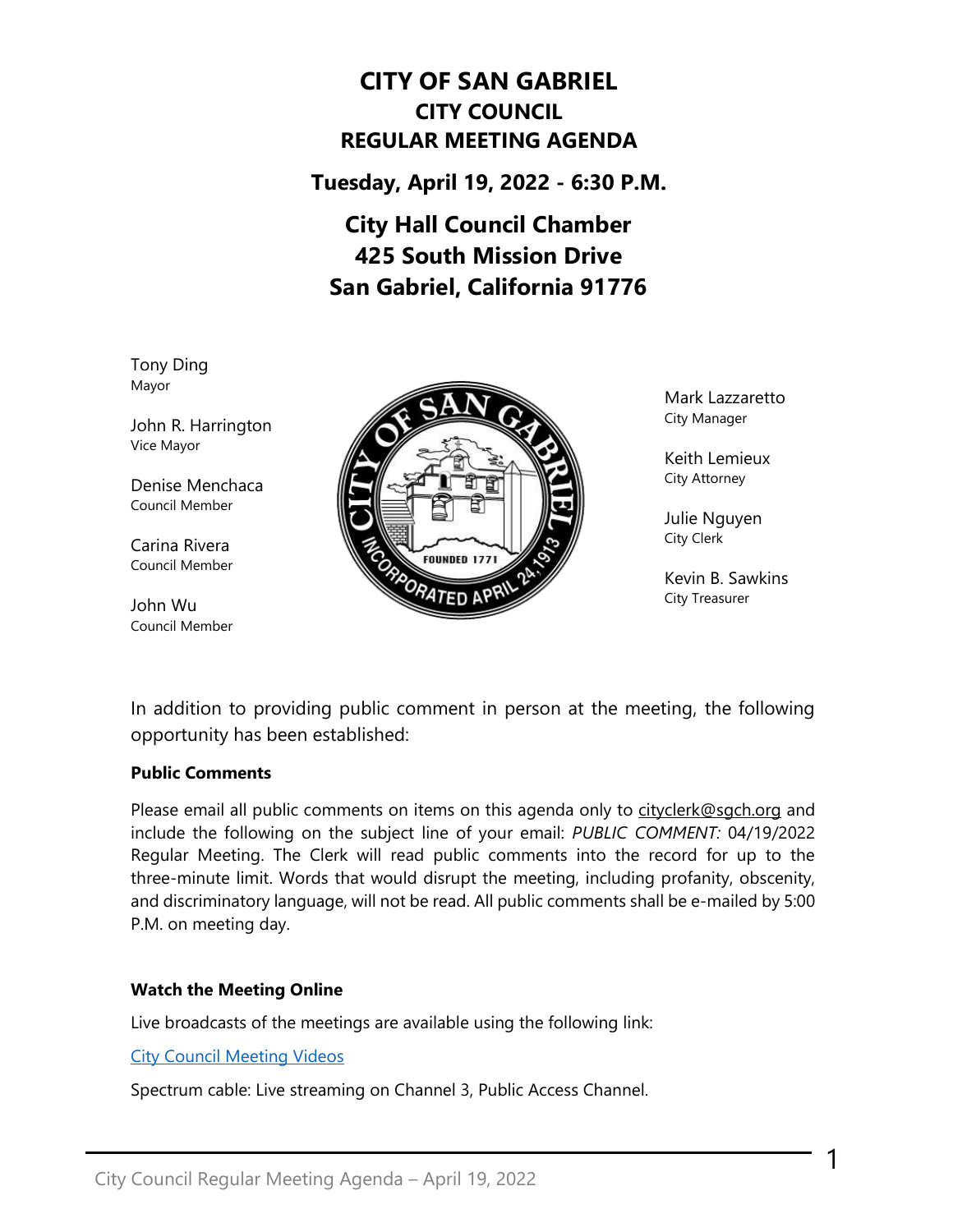# **City Council Regular Meeting Agenda Tuesday, April 19, 2022**

- **CALL TO ORDER**
- **PLEDGE OF ALLEGIANCE LED BY:** Council Member Wu
- **ROLL CALL:** Mayor Ding, Vice Mayor Harrington, Council Members Menchaca, Rivera, Wu
- **1. APPROVAL OF AGENDA ORDER**

### **2. PRESENTATION**

- **A. POLICE DEPARTMENT EMPLOYEE INTRODUCTION – LIAM HOWARD**
- **B. [COMMENDATION FOR OLDER AMERICAN AWARD](https://www.sangabrielcity.com/DocumentCenter/View/16356/22---Proclamation-Outstanding-Older-American) – FLORENCE LIN**
- **C. [PROCLAMATION FOR 2022 CALIFORNIA MOSQUITO AWARENESS WEEK](https://www.sangabrielcity.com/DocumentCenter/View/16354/22---Proclamation-for-California-Mosquito-Awareness-Week)**
- **D. [PROCLAMATION FOR DONATE LIFE MONTH](https://www.sangabrielcity.com/DocumentCenter/View/16355/22---Proclamation-for-Donate-Life-Month)**

### **3. PUBLIC COMMENT**

### **4. CONSENT CALENDAR**

All items listed under the Consent Calendar are considered routine and recommendations will be approved in one motion unless a member of the City Council or audience requests separate discussion.

### **A. APPROVAL OF MINUTES**

The minutes are a record of the official actions taken at the City Council meeting.

- 1. [Minutes of the City Council Special](https://www.sangabrielcity.com/DocumentCenter/View/16298/Item-4A---Minutes) Meeting of April 5, 2022.
- 2. [Minutes of the City Council Regular Meeting of April 5, 2022.](https://www.sangabrielcity.com/DocumentCenter/View/16365/Item-4A2---2022-04-05-Minutes---Regular)

Recommended Action: Approval.

### **B. [MATERIAL DEMANDS](https://www.sangabrielcity.com/DocumentCenter/View/16358/Item-4B---Material-Demands)**

The most recent Material Demands from the Finance Department are presented to the City Council for review and approval.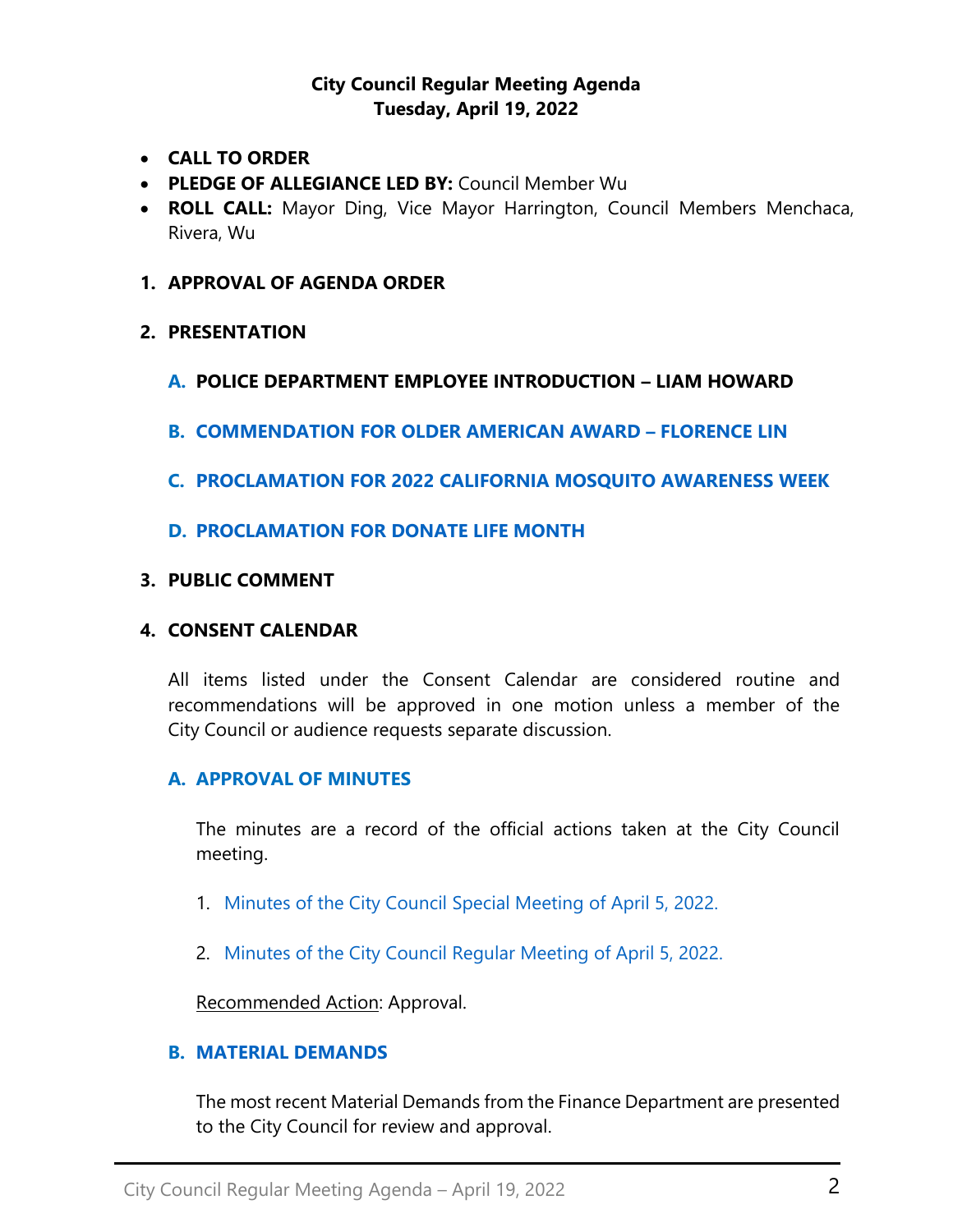# Recommended Action:

Staff recommends that the City Council approve Material Demands as presented.

# **C. [CASH AND INVESTMENT REPORT](https://www.sangabrielcity.com/DocumentCenter/View/16359/Item-4C---Cash-and-Investment-Report---March-2022) – MARCH 2022**

In accordance with the City of San Gabriel's 2021-22 Adopted Investment Policy (Resolution No. 21-30 dated July 20, 2021) and California Government Code Section 53646, the Finance Director is to render an investment report to the City Council, City Treasurer, City Manager, and the City Attorney. The March 2022 Cash and Investment Report is presented to receive and file in accordance with the City's adopted 2021-22 Investment Policy.

### Recommended Action:

Staff recommends that the City Council receive and file the Cash and Investment Report for March 2022.

# **D. [MONTHLY BUDGET UPDATE](https://www.sangabrielcity.com/DocumentCenter/View/16384/Item-4D---Monthly-Budget-Update---March-2022) – MARCH 2022**

This report provides the monthly budget update for the City's General Fund and Mission Playhouse as of March 31, 2022. The monthly budget update incorporates the actual revenue received and expenditures that have occurred through March 31, 2022, and projects the financial results for the year ending on June 30, 2022.

### Recommended Action:

Staff recommends that the City Council receive and file the report.

# **E. [APPROVAL OF RESOLUTION NO. 22-23 AUTHORIZING THE ADDITION OF](https://www.sangabrielcity.com/DocumentCenter/View/16371/Item-4E---Approval-of-Reso-No-22-23-Authroizing-the-Addition-of-a-Lead-Records-Specialist-Special-Pay-Assignment)  [A LEAD RECORDS SPECIALIST SPECIAL PAY ASSIGNMENT](https://www.sangabrielcity.com/DocumentCenter/View/16371/Item-4E---Approval-of-Reso-No-22-23-Authroizing-the-Addition-of-a-Lead-Records-Specialist-Special-Pay-Assignment)**

The Police Department has researched the necessity and feasibility of creating a Lead Records Sepcialist Special Pay Assignment. The candidate chosen to fill this new assignment will be from existing personnel within the Records Bureau. This compensated, non-supervisory assignment would serve in an administrative support role to the Records Supervisor.

# Recommended Action: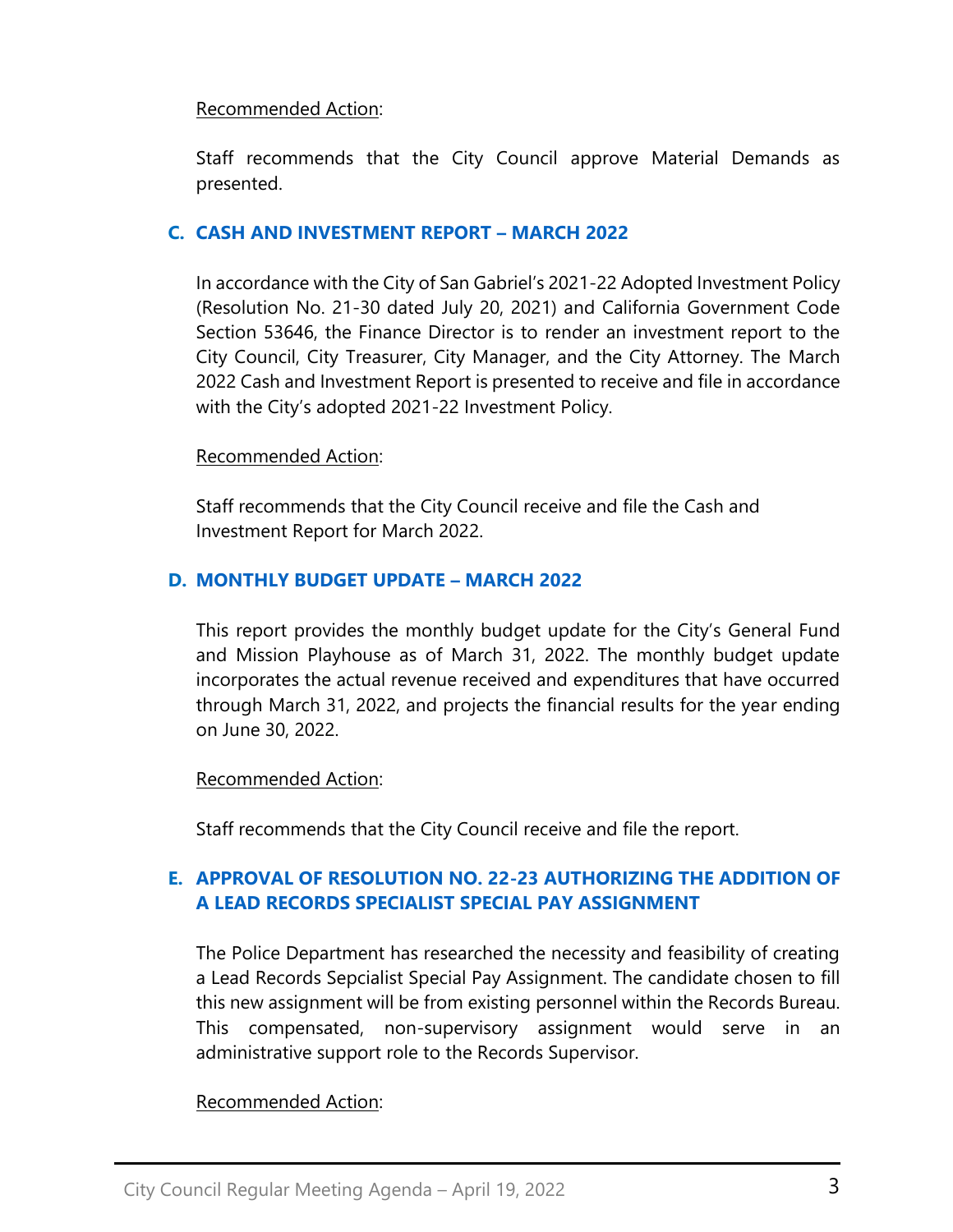Staff recommends that the City Council approve Resolution No. 22-23, which authorizes the addition of a Lead Records Specialist Special Pay Assignment.

# **F. [PURCHASE OF NEW FORD F-550 TRUCK WITH AN ALTEC LIFT BUCKET](https://www.sangabrielcity.com/DocumentCenter/View/16360/Item-4F---Purchase-of-New-Ford-F-550-Truck-with-an-Altec-Lift-Bucket-System-for-Field-Operations-Division)  [SYSTEM FOR THE FIELD OPERATIONS DIVISION](https://www.sangabrielcity.com/DocumentCenter/View/16360/Item-4F---Purchase-of-New-Ford-F-550-Truck-with-an-Altec-Lift-Bucket-System-for-Field-Operations-Division)**

This new aerial lift bucket truck would replace a 13-year-old truck, improving the Field Operations Division maintenance efforts. The aerial lift bucket truck is proposed to be purchased from Altec Industries, Incorporated through a Sourcewell Awarded Contract at a cost of \$142,547.00.

Recommended Action:

Staff recommends that the City Council:

1. Waive formal bidding and authorize the Cooperative Purchase Agreement for an arial bucket truck, consistent with the piggyback bidding requirements pursuant to Municipal Code Section 34.35; and

2. Authorize the City Manager to approve a Purchase Order to Altec Industries, Incorporated, in an amount not to exceed \$142,547.00 from the Gas Tax fund account 124-800-41-99-767.

# **G. [FIRE APPARATUS PURCHASE](https://www.sangabrielcity.com/DocumentCenter/View/16372/Item-4H---Fire-Apparatus-Purchase)**

The San Gabriel Fire Department is seeking approval to purchase two Pierce Enforcer Triple Combination Fire Apparatus, accelerating the replacement cycle to take advantage of favorable pricing, finance terms and replacement of aging reserve apparatus. Funding for this lease purchase agreement is available and ongoing in the Fleet Maintenance Fund.

# Recommended Action:

Staff recommends that the City Council authorize the City Manager to eneter into a lease purchase agreement subject to final approval as to form by the City Attorney, in the amount of \$1,601,440.16 for two 2024 Pierce Enforcer Triple Combination Rescue Apparatus and adopt Resolution No. 22-05.

# **5. PUBLIC HEARING** – None.

# **6. CONTINUED BUSINESS**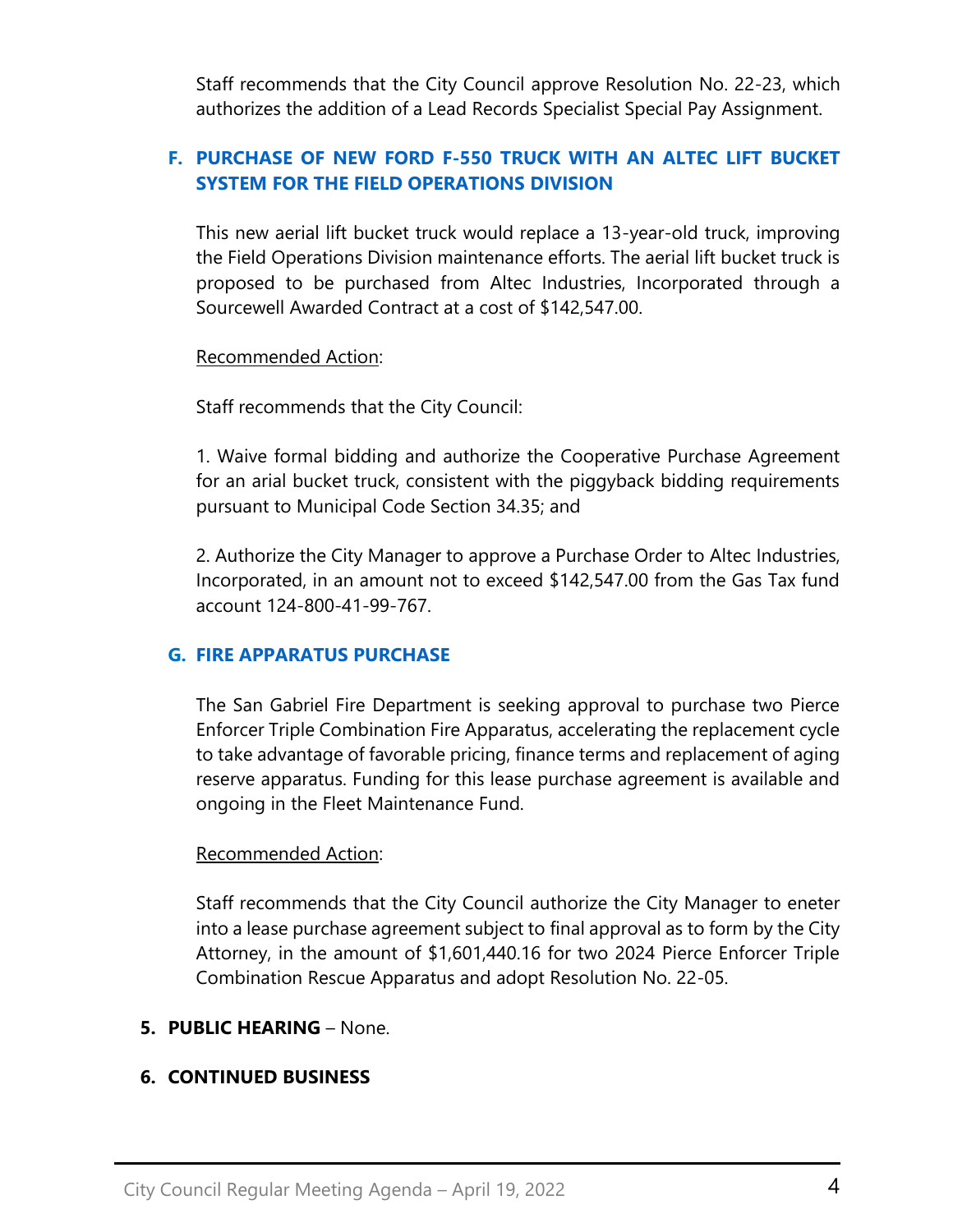# **A. [AGREEMENT WITH FIRST TRANSIT FOR DIAL-A-RIDE AND EXPANDED](https://www.sangabrielcity.com/DocumentCenter/View/16374/Item-6A---Agreement-with-First-Transit-for-Dial-A-Ride-and-Expanded-Transit-Services)  [TRANSIT SERVICES](https://www.sangabrielcity.com/DocumentCenter/View/16374/Item-6A---Agreement-with-First-Transit-for-Dial-A-Ride-and-Expanded-Transit-Services)**

The City of San Gabriel contracts with a transit provider, First Transit, to manage and operate a Dial-A-Ride service for City residents age 62 and over and individuals with disabilities. In October 2021, the City Council reviewed an expanded transit model that would continue providing curb-to-curb service for senior residents and individuals with disabilities, while also offering microtransit service that is open to the general public. At that meeting, the Council directed staff to review options for varying term lengths with First Transit and return with a recommendation for Council consideration.

Recommended Action:

Staff recommends that the City Council:

1) Review and approve the Professional Services Agreement with First Transit for the expanded transit services for a period of one year, with the option to renew for two 1-year additional terms;

2) Authorize the City Manager to execute the Agreement; and,

3) Authorize the City Manager to renew the Agreement for Optional Year 1 and Optional Year 2 should the City wish to continue the partnership with First Transit for the Dial-A-Ride and microtransit service.

# **7. NEW BUSINESS**

# **A. [PROPOSED CITY FEE SCHEDULE ADJUSTMENTS FOR FISCAL YEAR 2022-](https://www.sangabrielcity.com/DocumentCenter/View/16375/Item-7A---Proposed-City-Fee-Schedule-Adjustments-for-Fiscal-Year-2022-2023) [2023](https://www.sangabrielcity.com/DocumentCenter/View/16375/Item-7A---Proposed-City-Fee-Schedule-Adjustments-for-Fiscal-Year-2022-2023)**

The citywide fee schedule establishes user fees and charges for various department-related services. A fee charged by the City may not exceed the estimated reasonable cost of providing the services. The two broad categories of fees charged by the City can be broken up into user fees and regulatory fees. User fees are fees charged for the use of public services or programs, such as a recreation program or document retrieval. Regulatory fees are charged to pay for the cost of government program which regulates the activities of the fee payers, such as permits, investigations and inspections. Fees for the use of public property are considered rent and are set as the discretion of the City and not subject to the costs of services limitations.

# Recommended Action: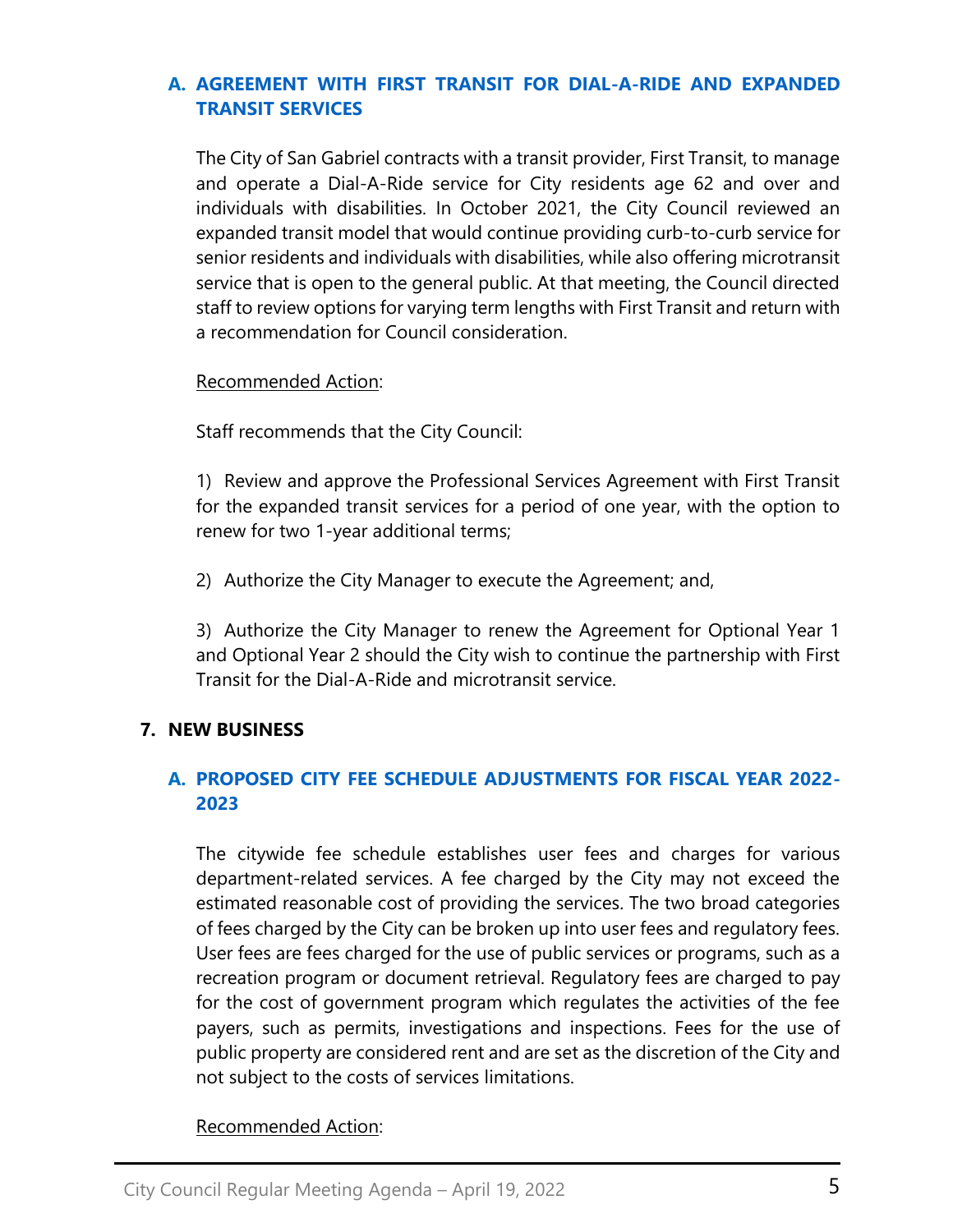Staff recommends that the City Council provide staff direction for the fee increases to implement for the fiscal year that begins on July 1, 2023 to be brought back for Council's actions in June.

# **B. [DISCUSSION ON THE FEASIBILITY OF LOCAL MISDEMEANOR](https://www.sangabrielcity.com/DocumentCenter/View/16386/Item-7B---Discussion-on-the-Feasibility-of-Local-Misdemeanor-Prosecutions)  [PROSECUTIONS](https://www.sangabrielcity.com/DocumentCenter/View/16386/Item-7B---Discussion-on-the-Feasibility-of-Local-Misdemeanor-Prosecutions)**

Due to the recent increases in quality of life crimes in San Gabriel, and George Gascon's refusal to prosecute, the City Council directed staff to research the possibility of prosecuting misdemeanor crimes locally instead of through the District Attorney. Staff has prepared a brief summary of the factors involved in taking over prosecution from the District Attorney's office. The City Council should discuss the pros and cons and determine whether to move forward with further study.

# Recommended Action:

Staff recommends that the City Council discuss the issues related to local prosecution of misdemeanors and provide direction to staff on whether to proceed with further study into the feasibility and practicality of transitioning to an internal misdemeanor prosecution protocol, or alternate measures, relative to crimes committed within the City of San Gabriel. Direction should include whether staff should start discussions with the District Attorney's office to gain consent for local prosecution.

# **8. PUBLIC COMMENT**

# **9. CITY MANAGER'S REPORT**

# **10. COUNCIL COMMENTS AND CONFERENCE/MEETING REPORTS**

Each Council Member may address the City Council and public on matters of general information and/or concern. This is also the time for Council Members to report on conferences and/or meetings they have attended.

### **11. CLOSED SESSION** – None.

### **12. ADJOURNMENT**

The next regular City Council meeting will be held on Tuesday, May 3, 2022 at 6:30 P.M. Information regarding matters to be considered at each meeting will be